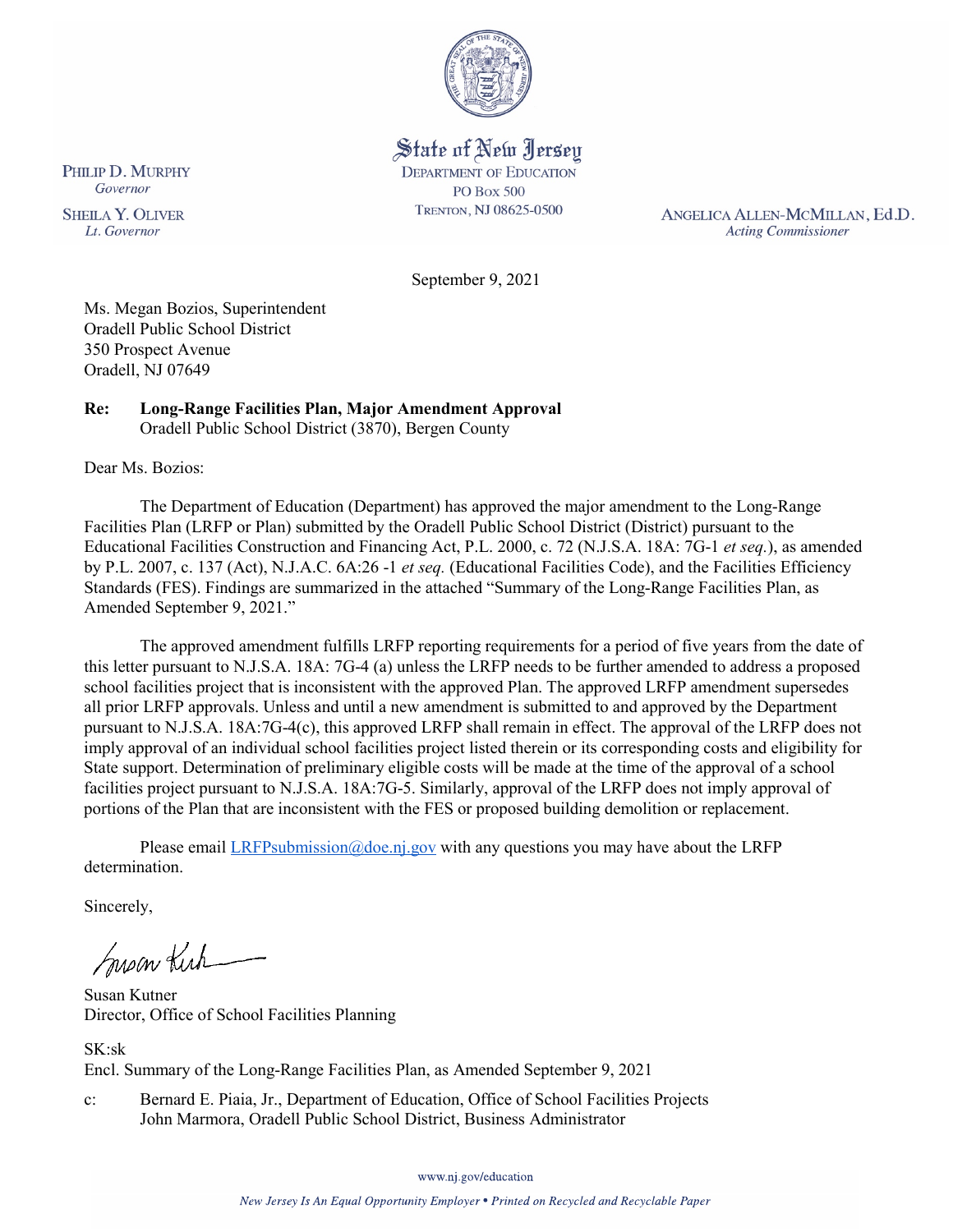# **Oradell Public School District (3870) Summary of the Long-Range Facilities Plan, as Amended September 9, 2021**

The Department of Education (Department) has completed its review of the major amendment to the Long-Range Facilities Plan (LRFP or Plan) submitted by the Oradell Public School District (District) pursuant to the Educational Facilities Construction and Financing Act, P.L. 2000, c. 72 (N.J.S.A. 18A: 7G-1 *et seq.*), as amended by P.L. 2007, c. 137 (Act), N.J.A.C. 6A:26-1 et seq. (Educational Facilities Code), and the Facilities Efficiency Standards (FES).

The following provides a summary of the District's approved amended LRFP. The summary is based on the standards set forth in the Act, the Educational Facilities Code, the FES, District-reported information in the Department's LRFP reporting system, and supporting documentation. The referenced reports in *italic* text are standard reports available on the Department's LRFP website.

#### **1. Inventory Overview**

The District is classified as a Regular Operating District (ROD) for funding purposes. It provides services for students in grades PK-6.

The District identified existing and proposed schools, sites, buildings, rooms, and site amenities in its LRFP. Table 1 lists the number of existing and proposed district schools, sites, and buildings. Detailed information can be found in the *School Asset Inventory Report* and the *Site Asset Inventory Report.*

**As directed by the Department, school facilities projects that have received initial approval by the Department and have been approved by the voters, if applicable, are represented as "existing" in the LRFP.** Approved projects that include new construction and/or the reconfiguration/reassignment of existing program space are as follows: n/a.

| Category                                     | <b>Existing</b> | <b>Proposed</b> |
|----------------------------------------------|-----------------|-----------------|
| Number of Schools (assigned DOE school code) |                 |                 |
| Number of School Buildings <sup>1</sup>      |                 |                 |
| Number of Non-School Buildings <sup>2</sup>  |                 |                 |
| Number of Vacant Buildings                   |                 |                 |
| Number of Sites                              |                 |                 |

#### **Table 1: Number of Schools, School Buildings, and Sites**

Based on the existing facilities inventory submitted by the District:

- Schools using leased buildings (short or long-term):  $n/a$
- Schools using temporary classroom units (TCUs), excluding TCUs supporting construction: n/a
- Vacant/unassigned school buildings:  $n/a$

 $\overline{a}$ 

<span id="page-1-1"></span><span id="page-1-0"></span>*<sup>1</sup>* Includes district-owned buildings and long-term leases serving students in district-operated programs

<sup>&</sup>lt;sup>2</sup> Includes occupied district-owned buildings not associated with a school, such as administrative buildings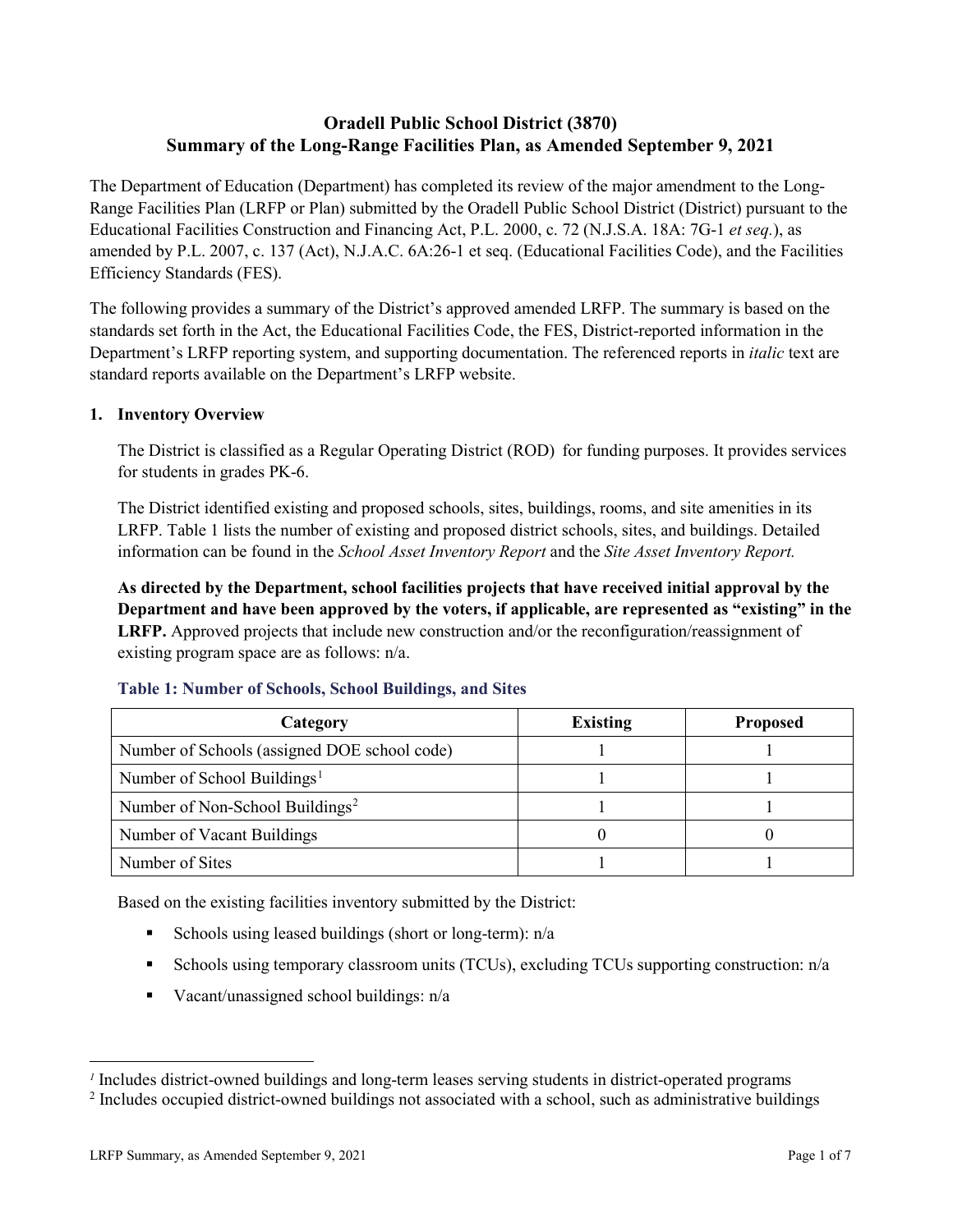Findings:

The Department has determined that the proposed inventory is adequate for approval of the District's LRFP amendment. However, the LRFP determination does not imply approval of an individual school facilities project listed within the LRFP; the District must submit individual project applications for project approval.

# **2. District Enrollments**

The District determined the number of students, or "proposed enrollments," to be accommodated for LRFP planning purposes on a district-wide basis and in each school.

The Department minimally requires the submission of a standard cohort-survival projection using historic enrollment data from the Application for School State Aid (ASSA) or NJ Smart. The cohort-survival method projection method forecasts future students based upon the survival of the existing student population as it moves from grade to grade. A survival ratio of less than 1.00 indicates a loss of students, while a survival ratio of more than 1.00 indicates the class size is increasing. For example, if a survival ratio tracking first to second grade is computed to be 1.05, the grade size is increasing by 5% from one year to the next. The cohort-survival projection methodology works well for communities with stable demographic conditions. Atypical events impacting housing or enrollments, such as an economic downturn that halts new housing construction or the opening of a charter or private school, typically makes a cohort-survival projection less reliable.

## **Proposed enrollments are based on a standard cohort-survival enrollment projection.**

Adequate supporting documentation was submitted to the Department to justify the proposed enrollments. Table 2 provides a comparison of existing and projected enrollments. All totals include special education students.

|                              | <b>Existing Enrollments</b> | <b>District Proposed Enrollments</b> |
|------------------------------|-----------------------------|--------------------------------------|
| <b>Grades</b>                | 2020-21                     | 2024-25                              |
| PK (excl. private providers) |                             | 20                                   |
| Grades K to 5                | 614                         | 697                                  |
| Grades 6 to 8                | 107                         | 115                                  |
| Grades 9 to 12               |                             |                                      |
| <b>Totals PK to 12</b>       | 734                         | 832                                  |

# **Table 2: Enrollments**

Findings:

The Department has determined the District's proposed enrollments to be acceptable for approval of the District's LRFP amendment. The Department will require a current enrollment projection at the time an application for a school facilities project is submitted incorporating the District's most recent enrollments in order to verify that the LRFP's planned capacity is appropriate for the updated enrollments.

## **3. District Practices Capacity**

Based on information provided in the room inventories, District Practices Capacity was calculated for each school building to determine whether adequate capacity is proposed for the projected enrollments based on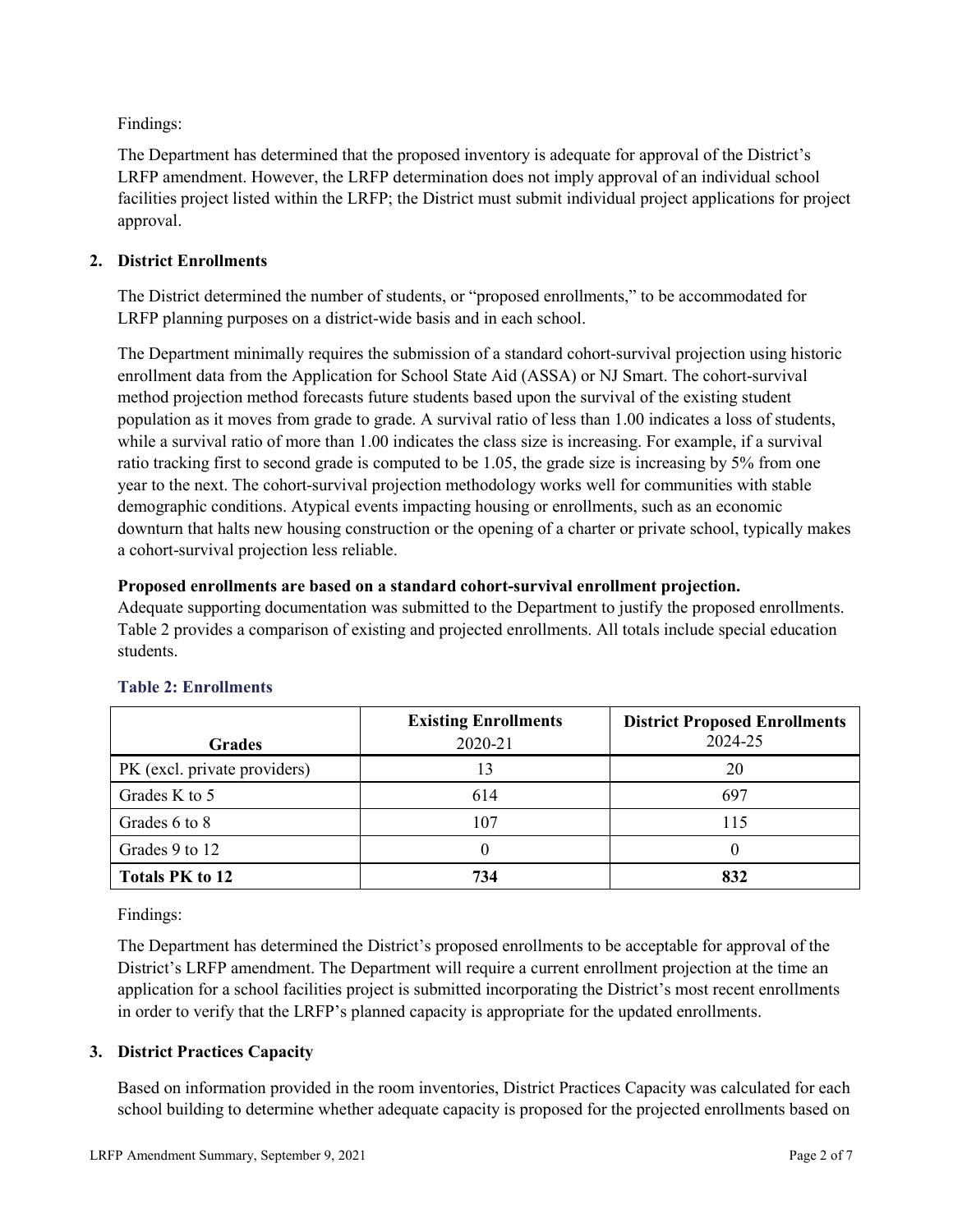district scheduling and class size practices. The capacity totals assume instructional buildings can be fully utilized regardless of school sending areas, transportation, and other operational issues. The calculations only consider district-owned buildings and long-term leases; short term leases and temporary buildings are excluded. **A capacity utilization factor of 90% for classrooms serving grades K-8 and 85% for classrooms serving grades 9-12 is applied in accordance with the FES.** No capacity utilization factor is applied to preschool classrooms.

In certain cases, districts may achieve adequate District Practices Capacity to accommodate enrollments but provide inadequate square feet per student in accordance with the FES, resulting in educational adequacy issues and "Unhoused Students." Unhoused students are considered in the "Functional Capacity" calculations used to determine potential State support for school facilities projects and are analyzed in Section 4.

Table 3 provides a summary of proposed enrollments and existing and proposed District-wide capacities. Detailed information can be found in the LRFP website reports titled *FES and District Practices Capacity Report, Existing Rooms Inventory Report, and Proposed Rooms Inventory Report.*

| <b>Grades</b>              | <b>Proposed</b><br><b>Enrollments</b> | <b>Existing</b><br><b>District</b><br><b>Practices</b><br>Capacity | <b>Existing</b><br>Deviation* | <b>Proposed</b><br><b>District</b><br><b>Practices</b><br>Capacity | <b>Proposed</b><br>Deviation* |
|----------------------------|---------------------------------------|--------------------------------------------------------------------|-------------------------------|--------------------------------------------------------------------|-------------------------------|
| Elementary ( $PK$ to 5)    | 717                                   | 704.34                                                             | $-12.66$                      | 704.34                                                             | $-12.66$                      |
| Middle $(6 \text{ to } 8)$ | 115                                   | 116.21                                                             | 1.21                          | 116.21                                                             | 1.21                          |
| High $(9 \text{ to } 12)$  | 0                                     | 0.00                                                               | 0.00                          | 0.00                                                               | 0.00                          |
| <b>District Totals</b>     | 832                                   | 820.55                                                             | $-11.45$                      | 820.55                                                             | $-11.45$                      |

## **Table 3: District Practices Capacity Analysis**

*\* Positive numbers signify surplus capacity; negative numbers signify inadequate capacity. Negative values for District Practices capacity are acceptable for approval if proposed enrollments do not exceed 100% capacity utilization.*

Considerations:

- Based on the proposed enrollments and existing room inventories, the District is projected to have inadequate capacity for the following grade groups, assuming all school buildings can be fully utilized (100% capacity utilization): n/a
- Adequate justification has been provided by the District if the proposed capacity for a school significantly deviates from the proposed enrollments. Generally, surplus capacity is acceptable for LRFP approval if additional capacity is not proposed through new construction.

## Findings:

The Department has determined that proposed District capacity, in accordance with the proposed enrollments, is adequate for approval of the District's LRFP amendment. The Department will require a current enrollment projection at the time an application for a school facilities project is submitted, incorporating the District's most recent Fall Enrollment Report, in order to verify that the LRFP's planned capacity meets the District's updated enrollments.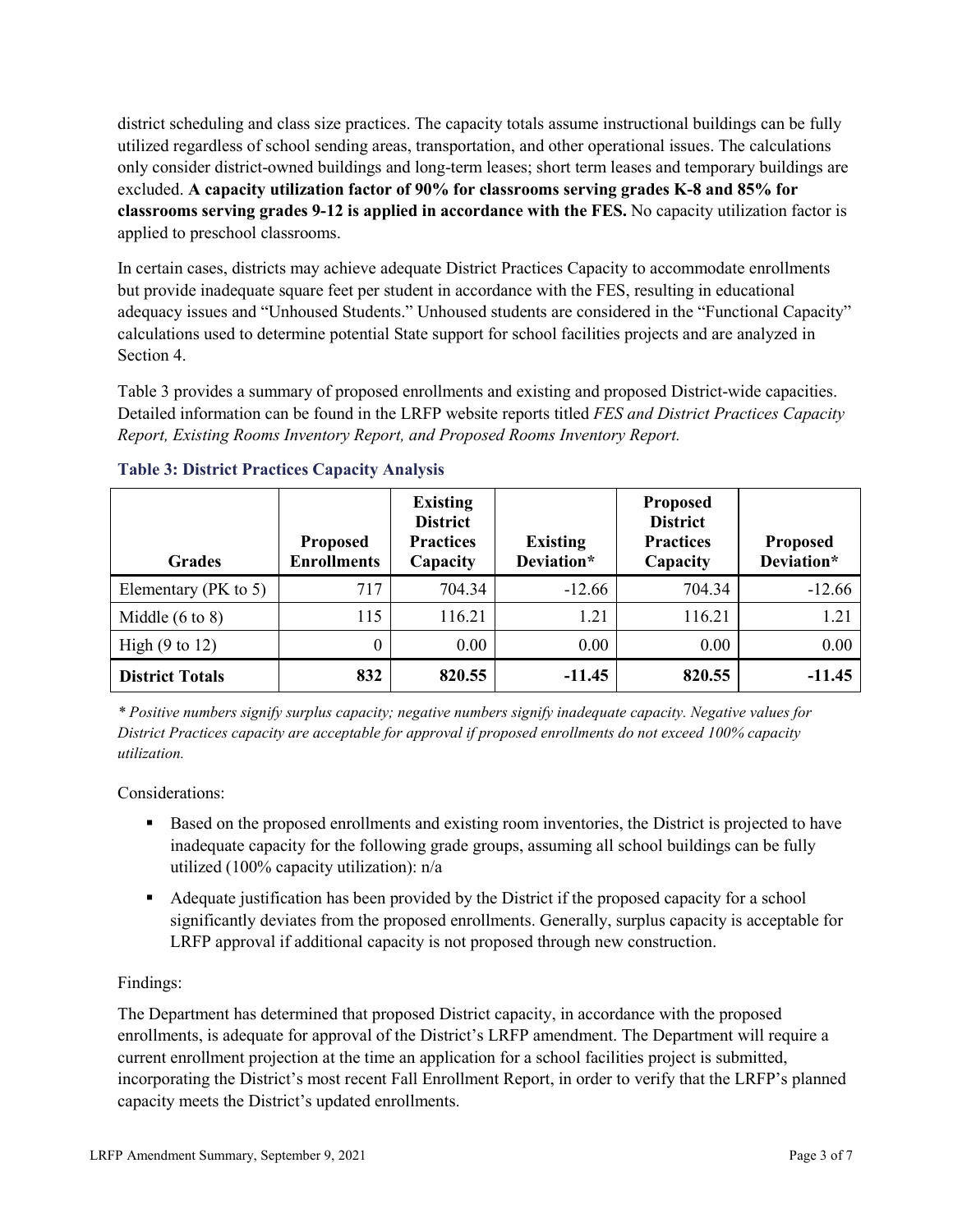#### **4. New Construction Funding Eligibility**

*Functional Capacity* was calculated and compared to the proposed enrollments to provide a **preliminary estimate** of Unhoused Students and new construction funding eligibility. **A final determination will be made at the time of project application approval.**

*Functional Capacity* is the adjusted gross square footage of a school building *(total gross square feet minus excluded space)* divided by the minimum area allowance per full-time equivalent student for the grade level contained therein. *Unhoused Students* is the number of students projected to be enrolled in the District that exceeds the Functional Capacity of the District's schools pursuant to N.J.A.C. 6A:26-2.2(c). *Excluded Square Feet* includes (1) square footage exceeding the FES for any pre-kindergarten, kindergarten, general education, or self-contained special education classroom; (2) grossing factor square footage *(corridors, stairs, mechanical rooms, etc.)* that exceeds the FES allowance, and (3) square feet proposed to be demolished or discontinued from use. Excluded square feet may be revised during the review process for individual school facilities projects.

Table 4 provides a preliminary assessment of the Functional Capacity, Unhoused Students, and Estimated Maximum Approved Area for Unhoused Students for each FES grade group. The calculations exclude temporary facilities and short-term leased buildings. School buildings proposed for whole or partial demolition or reassignment to a non-school use are excluded from the calculations pending project application review. If a building is proposed to be reassigned to a different school, the square footage is applied to the proposed grades after reassignment. Buildings that are not assigned to a school are excluded from the calculations. In addition, only preschool students eligible for state funding (former ECPA students) are included. Detailed information concerning the calculations can be found in the *Functional Capacity and Unhoused Students Report* and the *Excluded Square Footage Report.*

| Category                                     | $PK/K$ to 5 | 6 to 8   | 9 to 12  | <b>Total</b> |
|----------------------------------------------|-------------|----------|----------|--------------|
| Eligible PK /K-12 Proposed Enrollments       | 717         | 115      | 0        |              |
| FES Area Allowance (SF/student)              | 125.00      | 134.00   | 151.00   |              |
| <b>Prior to Completion of Proposed Work:</b> |             |          |          |              |
| <b>Existing Gross Square Feet</b>            | 87,386      | 14,418   | 0        | 101,804      |
| <b>Adjusted Gross Square Feet</b>            | 78,950      | 13,026   | $\theta$ | 91,976       |
| <b>Adjusted Functional Capacity</b>          | 625.22      | 103.16   | 0.00     |              |
| <b>Unhoused Students</b>                     | 91.78       | 11.84    | 0.00     |              |
| Est. Max. Area for Unhoused Students         | 11,472.50   | 1,586.95 | 0.00     |              |
| <b>After Completion of Proposed Work:</b>    |             |          |          |              |
| Gross Square Feet                            | 89,231      | 14,723   | $\theta$ | 103,954      |
| New Gross Square Feet                        | 1,846       | 304      | $\Omega$ | 2,150        |
| <b>Adjusted Gross Square Feet</b>            | 80,795      | 13,331   | $\Omega$ | 94,126       |
| <b>Functional Capacity</b>                   | 639.84      | 105.57   | 0.00     |              |
| Unhoused Students after Construction         | 77.16       | 9.43     | 0.00     |              |
| Est. Max. Area Remaining                     | 9,645.00    | 1,263.82 | 0.00     |              |

#### **Table 4: Estimated Maximum Approved Area for Unhoused Students**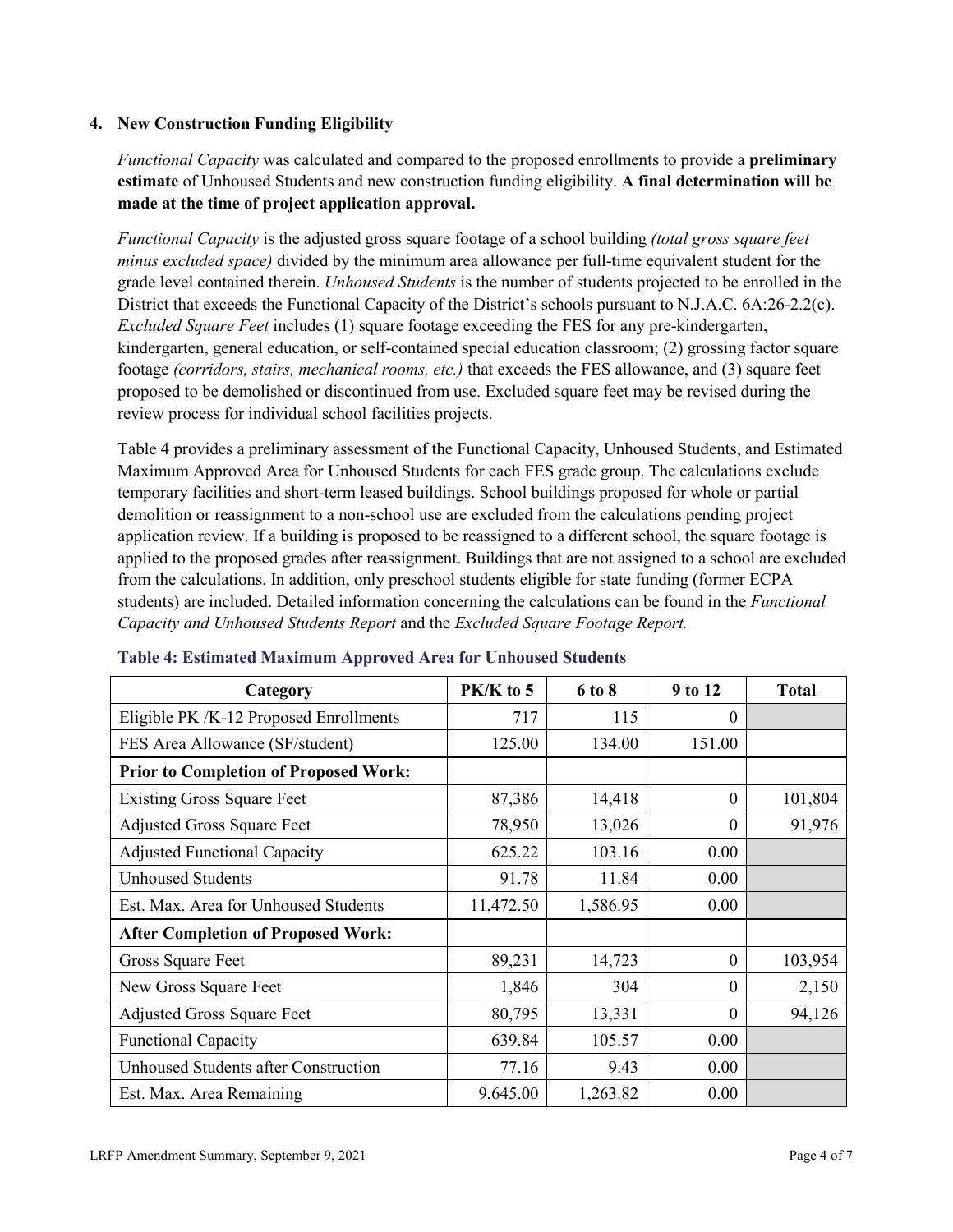Facilities used for non-instructional or non-educational purposes are ineligible for State support under the Act. However, projects for such facilities shall be reviewed by the Department to determine whether they are consistent with the District's LRFP and whether the facility, if it is to house students (full or part time) conforms to educational adequacy requirements. These projects shall conform to all applicable statutes and regulations.

Estimated costs represented in the LRFP by the District are for capital planning purposes only. The estimates are not intended to represent preliminary eligible costs or final eligible costs of approved school facilities projects.

Considerations:

- The District does not have approved projects pending completion, as noted in Section 1, that impact the Functional Capacity calculations.
- **The Functional Capacity calculations** *exclude* square feet proposed for demolition or discontinuation for the following FES grade groups and school buildings pending a feasibility study and project review: n/a.
- Based on the preliminary assessment, the District has Unhoused Students prior to the completion of proposed work for the following FES grade groups: PK/K-5, 6-8.
- New construction is proposed for the following FES grade groups: PK/K-5, 6-8.
- Proposed new construction exceeds the estimated maximum area allowance for Unhoused Students prior to the completion of the proposed work for the following grade groups: n/a.
- The District, based on the preliminary LRFP assessment, will have Unhoused Students after completion of the proposed LRFP work. If the District is projected to have Unhoused Students, adequate justification has been provided to confirm educational adequacy in accordance with Section 6 of this determination.

## Findings:

Functional Capacity and Unhoused Students calculated in the LRFP are preliminary estimates. Preliminary Eligible Costs (PEC) and Final Eligible Costs (FEC) will be included in the review process for specific school facilities projects. A feasibility study undertaken by the District is required if building demolition or replacement is proposed per N.J.A.C. 6A:26-2.3(b)(10).

## **5. Proposed Work**

The District assessed program space, capacity, and physical plant deficiencies to determine corrective actions. Capital maintenance, or *"system actions,"* address physical plant deficiencies due to operational, building code, and /or life cycle issues. Inventory changes, or *"inventory actions,*" add, alter, or eliminate sites, site amenities, buildings, and/or rooms.

The Act (N.J.S.A. 18A:7G-7b) provides that all school facilities shall be deemed suitable for rehabilitation unless a pre-construction evaluation undertaken by the District demonstrates to the satisfaction of the Commissioner that the structure might pose a risk to the safety of the occupants even after rehabilitation or that rehabilitation is not cost-effective. Pursuant to N.J.A.C. 6A:26-2.3(b)(10), the Commissioner may identify school facilities for which new construction is proposed in lieu of rehabilitation for which it appears from the information presented that new construction is justified, provided, however, that for such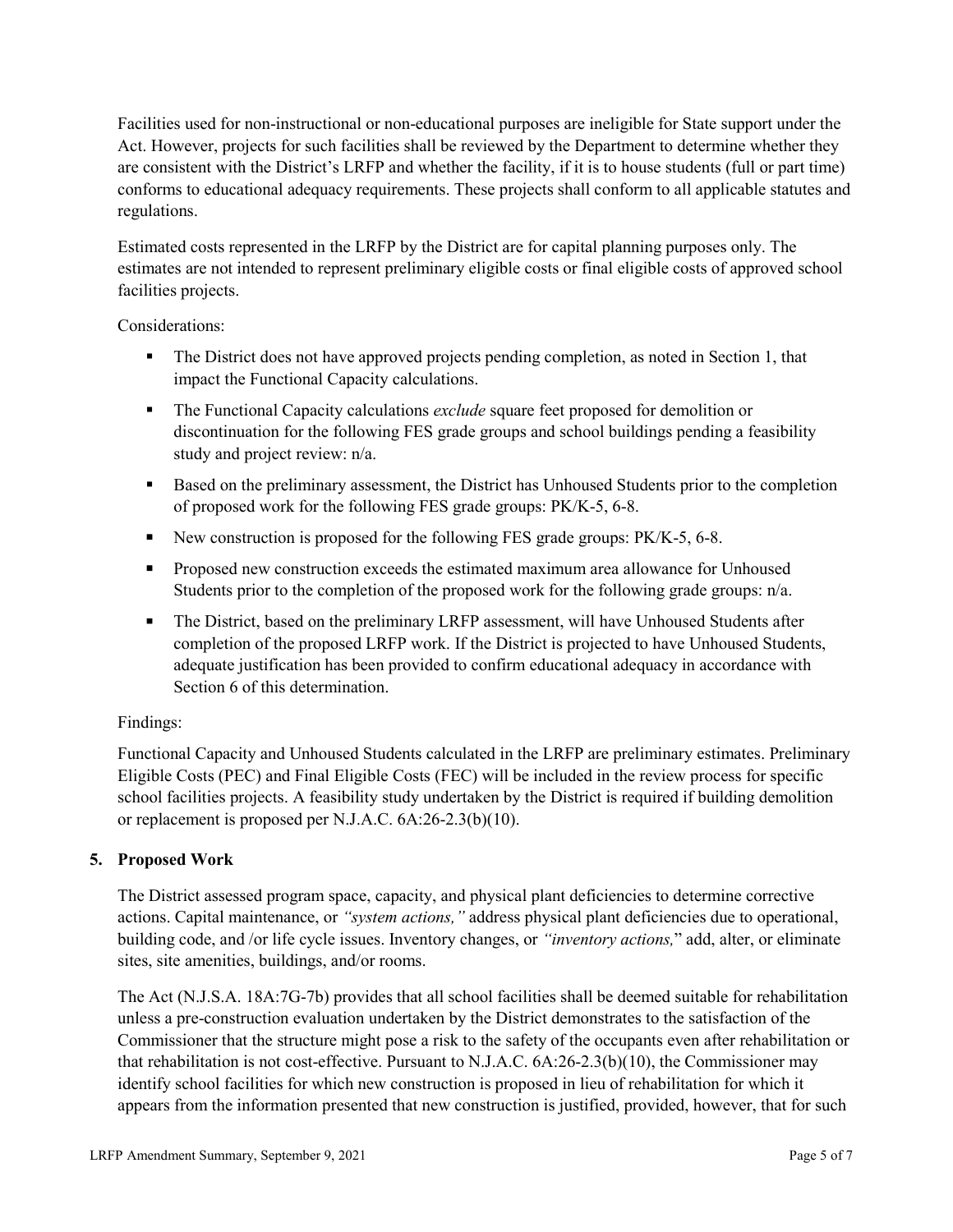school facilities so identified, the District must submit a feasibility study as part of the application for the specific school facilities project. The cost of each proposed building replacement is compared to the cost of additions or rehabilitation required to eliminate health and safety deficiencies and to achieve the District's programmatic model.

Table 5 lists the scope of work proposed for each school based on the building(s) serving their student population. Proposed inventory changes are described in the LRFP website reports titled *"School Asset Inventory Report and "Proposed Room Inventory Report."* Information concerning proposed systems work, or capital maintenance can be found in the "LRFP Systems Action Summary Report."

With the completion of the proposed work, the following schools are proposed to be eliminated: n/a; the following schools are proposed to be added: n/a.

| <b>Proposed Scope of Work</b>                                                                  | <b>Applicable Schools</b>   |
|------------------------------------------------------------------------------------------------|-----------------------------|
| <b>Renovation only</b> (no new construction)                                                   |                             |
| System actions only (no inventory actions)                                                     | n/a                         |
| Existing inventory actions only (no systems actions)                                           | n/a                         |
| Systems and inventory changes                                                                  | n/a                         |
| <b>New construction</b>                                                                        |                             |
| Building addition only (no systems actions)                                                    | n/a                         |
| Renovation and building addition (system, existing<br>inventory, and new construction actions) | Oradell Public School (050) |
| New building on existing site                                                                  | n/a                         |
| New building on new or expanded site                                                           | n/a                         |
| Site and building disposal (in addition to above scopes)                                       |                             |
| Partial building demolition                                                                    | n/a                         |
| Whole building demolition                                                                      | n/a                         |
| Site and building disposal or discontinuation of use                                           | n/a                         |

#### **Table 5: School Building Scope of Work**

Findings:

The Department has determined that the proposed work is adequate for approval of the District's LRFP amendment. However, Department approval of proposed work in the LRFP does not imply the District may proceed with a school facilities project. The District must submit individual project applications with cost estimates for Department project approval. Both school facilities project approval and other capital project review require consistency with the District's approved LRFP.

## **6. Proposed Room Inventories and the Facilities Efficiency Standards**

The District's proposed school buildings were evaluated to assess general educational adequacy in terms of compliance with the FES area allowance pursuant to N.J.A.C. 6A:26-2.2 and 2.3.

District schools proposed to provide less square feet per student than the FES after the completion of proposed work as indicated in Table 5 are as follows: n/a